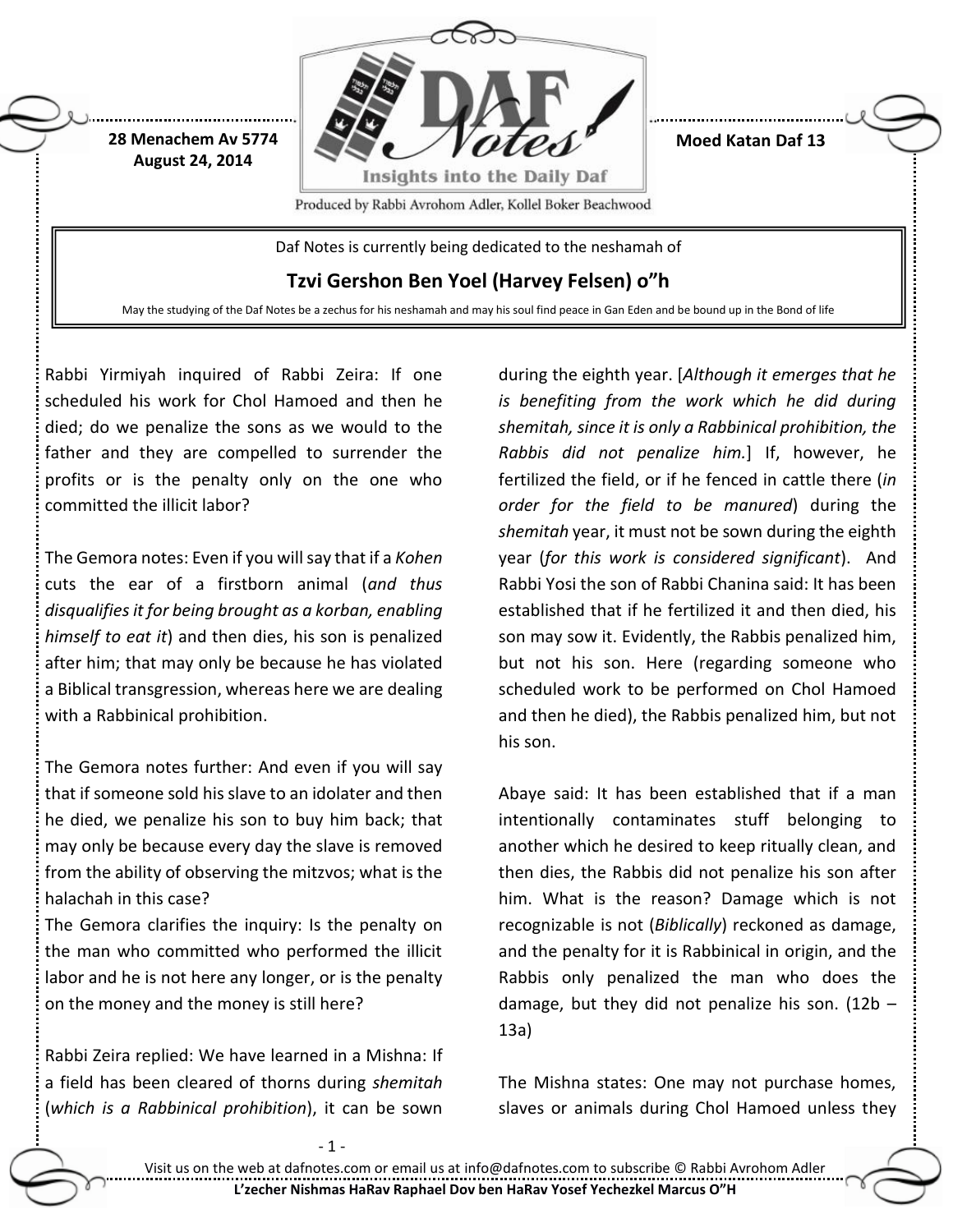

are needed for the festival or if the seller does not have what to eat. (13a)

Rava inquired of Rav Nachman: Is one permitted to hire a worker on Chol Hamoed to do work that is not necessary for the festival for the sole purpose of enabling the worker to buy food for the festival?

He replied: We learned in our Mishna: or if the seller does not have what to eat. What is this intended to include? Is it not coming to include wages for work (on Chol Hamoed for someone who does not have what to eat)?

Rava responded to Rav Nachman: Not necessarily; it is an explanatory clause (but perhaps one cannot hire a needy worker on Chol Hamoed).

Abaye objected from the following Mishna: One should not write loan documents during Chol hamoed; but if the creditor does not trust the debtor (and the borrower needs the money for the festival), or if he does not have enough to eat, one may then write such documents. What is the clause, 'Or if he does not have enough to eat' intended to include here? Is it not coming to include wages for work (on Chol Hamoed for someone who does not have what to eat)?

The Gemora concludes: It is indeed a proof, and one is permitted to hire a needy person in order to provide him with his necessities for the festival.

Rav Sheishes asked on this ruling from a Mishna in Pesachim (55a): The Chachamim maintain that tailors, barbers, and launderers can perform labor on the fourteenth of Nissan until midday. A braisa states that tailors can begin work on the morning of the fourteenth even if the custom is not to work on the fourteenth, because even an amateur tailor can sew his clothing in a normal manner during Chol Hamoed. (*This is because the fourteenth of Nissan is more lenient than during Chol Hamoed*.) Barbers and launderers can begin labor on the fourteenth of Nissan because one who arrives from overseas and one who is freed from jail are allowed to cut their hair and launder their clothing during Chol Hamoed.

Rav Sheishes explains his question: If it is permitted to hire a needy person in order to provide him with his necessities for the festival, then all types of work should be permitted on the fourteenth, for we have found an example of labor which is permitted during Chol Hamoed (*a needy worker*)?

Rav Pappa challenged the question: If this were to be true, building should be permitted (on Erev Pesach), for a wall that is leaning into a public domain, the halachah is that one may demolish and rebuild it on Chol Hamoed in a usual manner, on account of the danger it poses (to the public)!?

Ravina asked along the same line of reasoning: If this were to be true, a scribe should be permitted to write (on Erev Pesach), for the halachah is that one is permitted to write documents of betrothal, bills of divorce and receipts on Chol Hamoed!?

Rav Ashi answers: You cannot compare the guidelines for the prohibition against working during Chol Hamoed with that of the fourteenth of Nissan. Work is forbidden during Chol Hamoed because of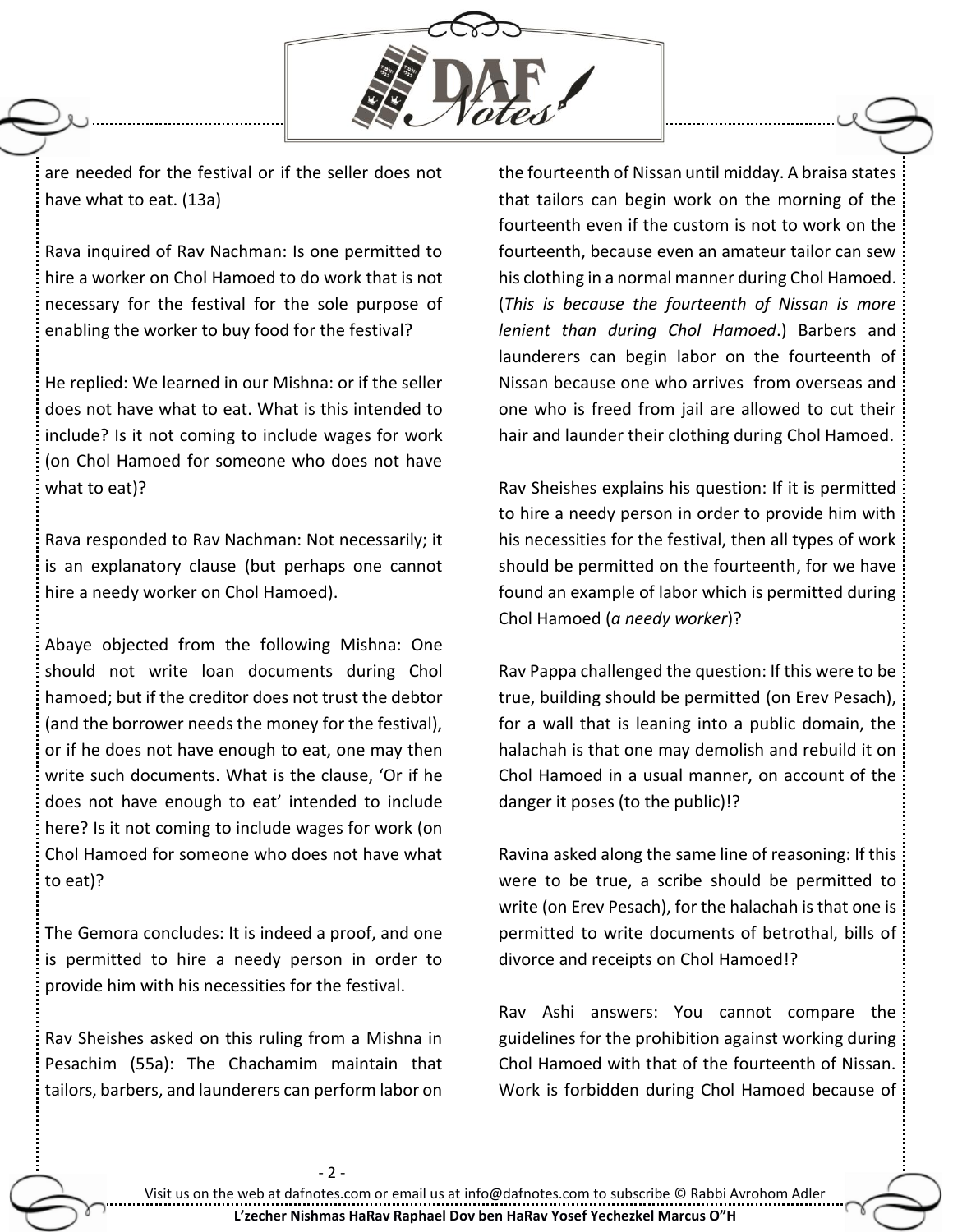

excessive exertion and therefore there can be exceptions by situations involving a loss; one cannot perform work on the fourteenth of Nissan because it is regarded as a festival and only festival-related work will be permitted. (13a)

The Mishna states: One cannot move objects from a house in one courtyard to a house in a different courtyard during Chol Hamoed; however he may move them to a house in his own courtyard. One cannot bring utensils from the house of the craftsman during Chol Hamoed; however if he is afraid that they might get stolen, he is permitted to move them to a different courtyard. (13a)

Abaye explained the Mishna to mean that one may move objects in the same courtyard (for that is done privately, and it is not such a great distance). (13a)

Rav Pappa said: Rava tested us with the following question: Our Mishna states that one cannot bring utensils from the house of the craftsman during Chol Hamoed, but a Mishna in Pesachim (55b) states that it is permitted even though the utensils are not needed for the festival?

We answered him: The Mishna in Pesachim is referring to the fourteenth of Nissan and that is why it is permitted (*exertion is only prohibited during Chol Hamoed*). Alternatively, they answered that both Mishnayos are referring to Chol Hamoed, and we can answer as follows: Our Mishna is referring to a case where the owner trusts the craftsman and the Mishna in Pesachim is referring to a case where the owner does not trust the craftsman and therefore he may bring the utensil to his house.

- 3 -

Rava responded: According to your second answer, there is still a contradiction regarding bringing the utensils to the craftsman's house in order for him to fix it. The Mishna in Pesachim states that one may bring the utensils to the craftsman's house, but it is implicit in our Mishna that one may not bring the utensils to the craftsman's house in order to fix it.

Rav Papa concludes: It is clear that the first answer is the correct one. (13a – 13b)

The Mishna states: One may cover figs with straw (*protecting them from the rain*). Rabbi Yehudah says: They may even make it thick. The sellers of produce, clothing, and utensils may sell discreetly for the needs of the festival. Trappers, grain pounders and bean grinders may do their work discreetly for the needs of the festival. Rabbi Yosi says: They were stringent with themselves. (13b)

The Gemora offers two explanations in the dispute between the Tanna Kamma and Rabbi Yehudah. One is from Rabbi Chiya bar Abba and the other is from Rabbi Assi: One opinion is that the Tanna Kamma maintains that he may cover the figs lightly (*preventing most of the moisture*) and Rabbi Yehudah holds that they can be covered thickly (*preventing all of the moisture*). An alternative explanation is that Rabbi Yehudah maintains that the figs can be piled in a manner that makes it easier for them to be covered (*this involves excessive exertion*).

The Gemora cites a supporting braisa: We may make it thick teaches us that one can make the figs into a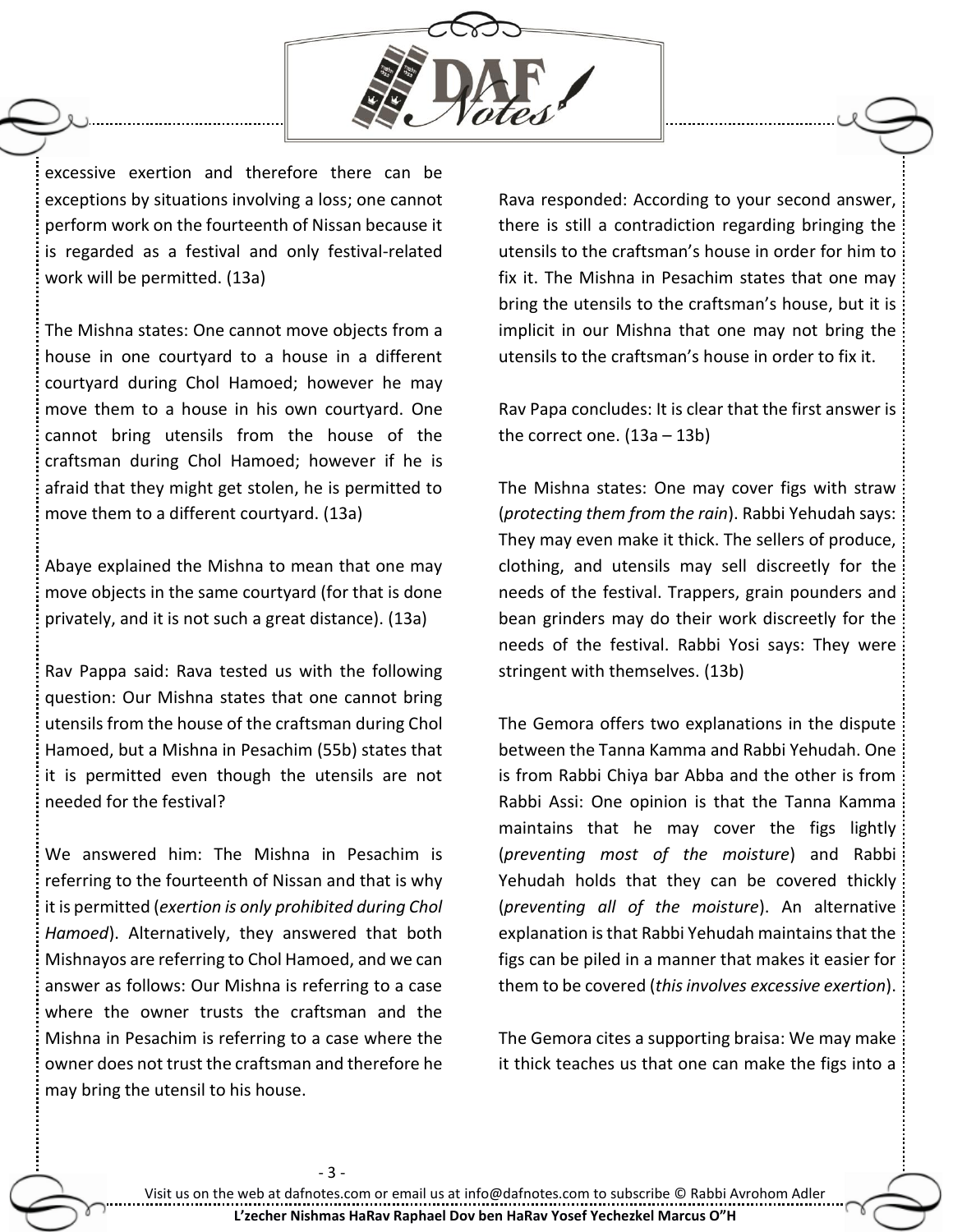

compact pile; these are the words of Rabbi Yehudah. (13b)

The Mishna had stated: The sellers of produce, clothing, and utensils may sell discreetly for the needs of the festival. Trappers, grain pounders and bean grinders may do their work discreetly for the needs of the festival. Rabbi Yosi says: They were stringent with themselves.

The Gemora inquires: What did Rabbi Yosi mean? Did he mean that they were stringent and did not work at all on Chol Hamoed, or did he mean that worked only in private?

The Gemora cites a braisa clarifying Rabbi Yosi's opinion in the Mishna. The sellers of produce, clothing, and utensils may sell discreetly for the needs of the festival. Rabbi Yosi says: The merchants of Teverya were strict upon themselves and did not sell their merchandise at all during Chol Hamoed. Trappers of animals, birds and fish may trap discreetly for the needs of the festival. Rabbi Yosi says: The trappers of Acre were strict upon themselves and did not trap at all during Chol Hamoed. The pounders of chilka, targis and tisanei (various types of grits) may pound discreetly for the needs of the festival. Rabbi Yosi says: The pounders of grain in Tzippori were strict upon themselves and did not pound at all during Chol Hamoed. (13b)

Abaye said: Chilka means grits of one grain broken in two; targis is one into three; tisanei is one into four.

When Rav Dimi came from Eretz Yisroel, he said: Chilka is made from spelt.

An objection was raised from the following Mishna: Chilka, targis and tisanei are considered as tamei everywhere (in the cities and in the villages; they are always susceptible to tumah, for they are produced through soaking in water). Now, this is consistent with the explanation (of Abaye) that it is one grain split in two, three or four, and that is why they are considered tamei everywhere, because they have been rendered susceptible to tumah (with the soaking process); but according to the explanation (Rav Dimi) that they are all spelt, why then are they regarded as tamei everywhere, for these have not necessarily been rendered susceptible to tumah?

The Gemora answers: The term chilka is used where they (the spelt) are hulled, because if the kernels were not soaked in water, they could not be hulled.

The Gemora asks: And why is it (the hulled spelt) called chilka?

The Gemora answers: Because when they have their hull removed, the kernels are rendered smooth (chalak).

The Gemora asks on Rav Dimi from a braisa: If one makes a vow prohibiting himself from *dagan*, he is also forbidden in dried Egyptian beans. He is permitted in moist ones, and he is permitted in rice, *chilka*, *targis* and *tisni*. Now, this is consistent with the explanation (of Abaye) that it is one grain split in two, three or four, and that is why they are permitted to be eaten, because these (now that they have been split) are no longer classified as dagan (grain); but according to the explanation (Rav Dimi)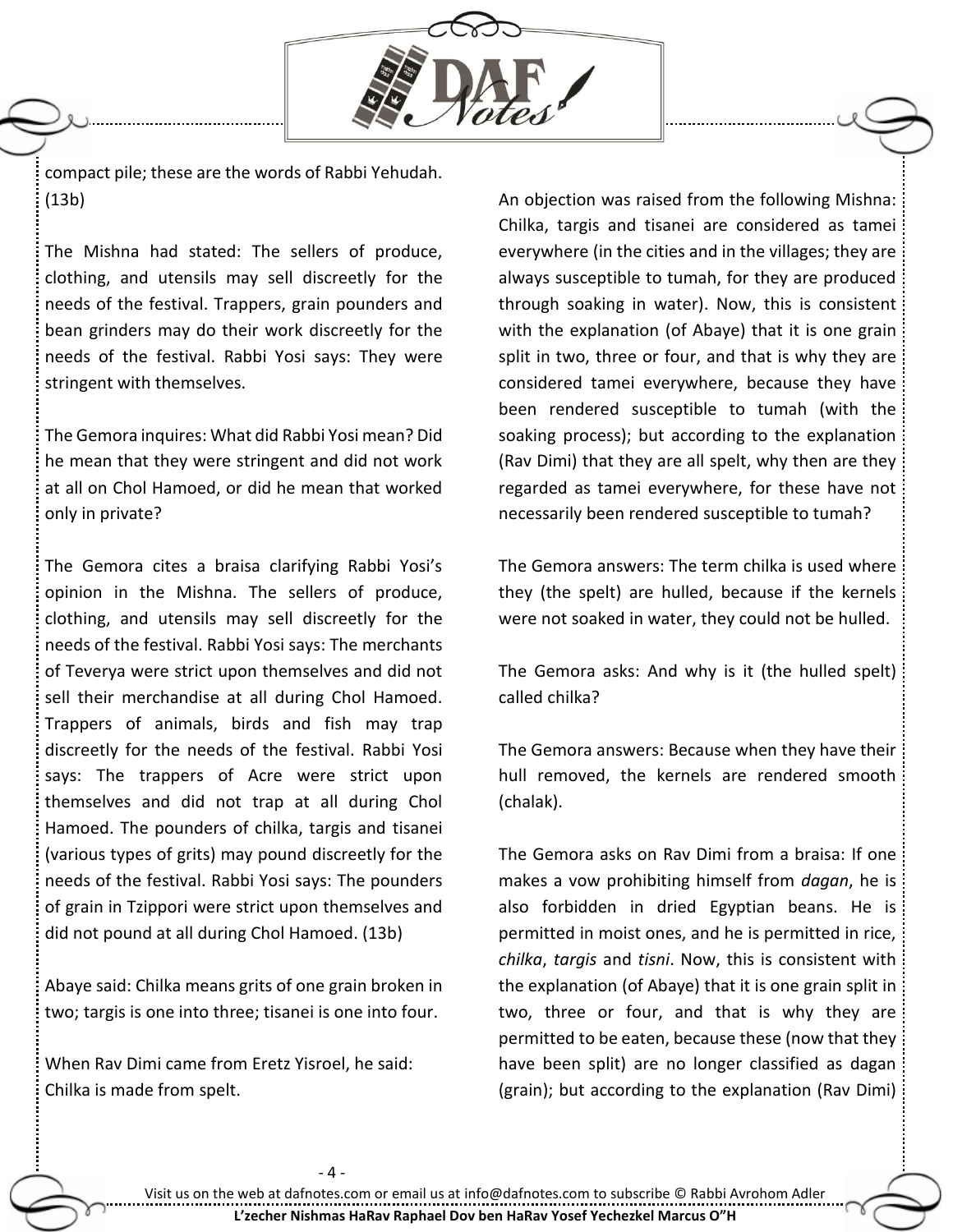

that they are all spelt (why are they permitted), they are full-fledged dagan!?

The Gemora notes: This is indeed a difficulty. (13b)

Rav Huna permitted spice merchants to go and sell in their usual manner in the marketplace during Chol Hamoed.

Rav Kahana asks from a braisa, where it can be implied that one is prohibited from selling his wares in public during Chol Hamoed.

The Gemora answers: The braisa is referring to fruit, which are generally sold in large quantities and people might think that he is involved with business not related to the festival; Rav Huna was referring to spices, which are generally sold in small quantities and therefore it is permitted. (13b)

## **WE WILL RETURN TO YOU, MI SHEHAFACH**

 $\overline{a}$ 

## **INSIGHTS TO THE DAF**

## **SHOPPING ON CHOL HAMOED**

By Rabbi Doniel Neustadt

**Question:** When is it permitted to go shopping on *Chol ha-Moed*?

**Discussion**: Generally speaking, it is forbidden to go shopping on *Chol ha-Moed* for items that will not be needed on *Chol ha-Moed* or the last days of Yom Tov (or the Shabbos following Yom Tov). It is forbidden, for example, to go shopping for clothing, household goods or *sefarim* which will not be used until after Yom Tov is over.<sup>[1]</sup>

In addition, *l'chatchilah* one should stock up on all of his non-food Yom Tov and *Chol ha-Moed* needs in advance so that he will not need to go shopping on *Chol ha-Moed* at all. One must, therefore, think ahead and stock up on whatever toiletries, clothing, shoes, household goods and Judaica items one may need during those days.<sup>[2]</sup> But if for any reason any one of these items is needed for *Chol ha-Moed* or Yom Tov, it is permitted to purchase it.

Buying fresh foods such as bakery products, fruits and vegetables, dairy products or delicatessen items is permitted on *Chol ha-Moed* without restriction. One need not stock up and freeze such foods in advance to avoid shopping on *Chol ha-Moed*. Moreover, even non-perishable food items, staples and beverages may be bought on *Chol ha-Moed*

- 5 -